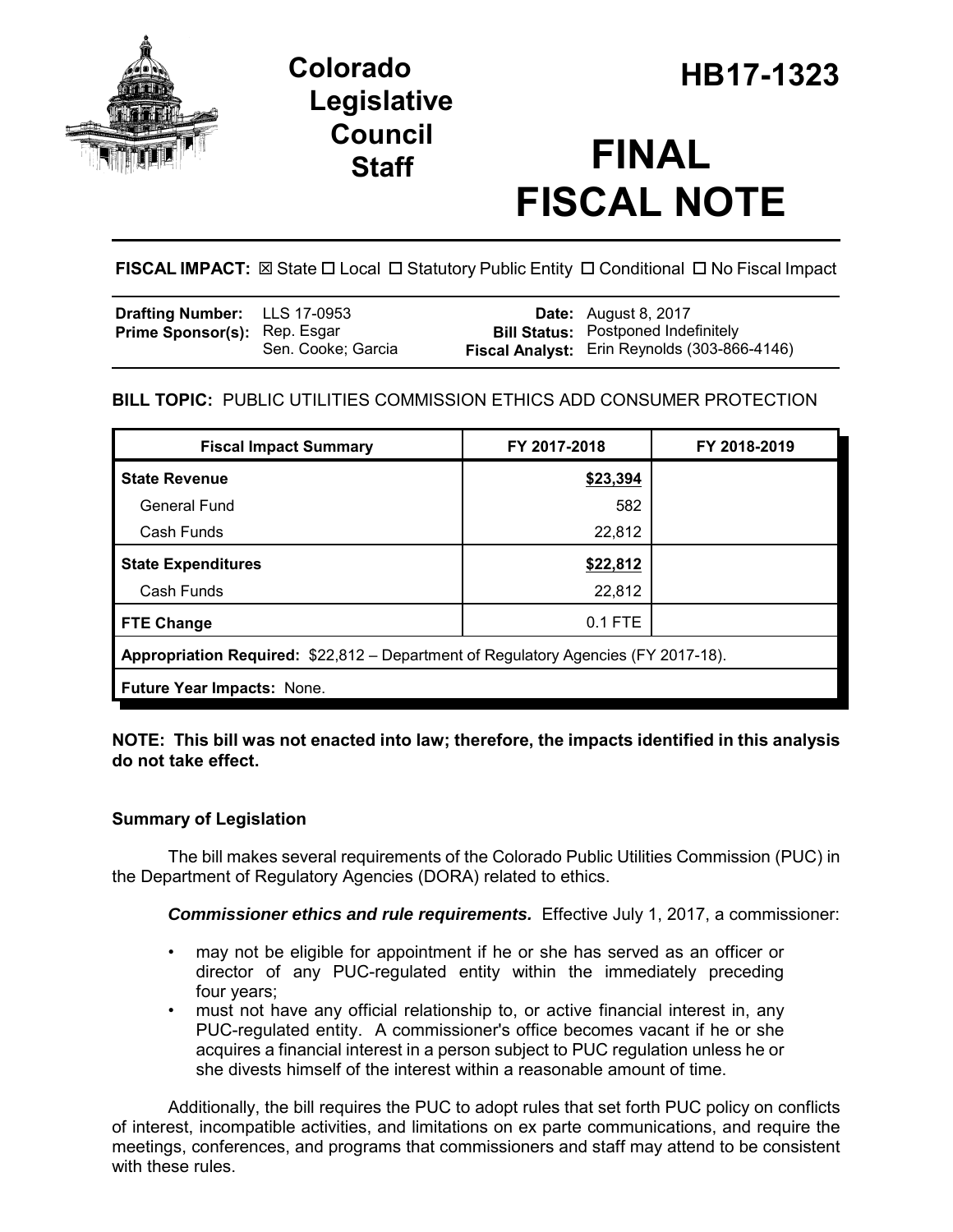August 8, 2017

*Staff training.* The PUC director may authorize PUC employees to undertake training and development opportunities. Specifically, the bill references training with agencies that undertake coordinated activities with the PUC, such as the Colorado Energy Office, the Air Quality Control Commission, the Department of Public Health and Environment, and the Colorado Water Conservation Board.

*Recordings and audits.* The bill requires the PUC director to keep a record of PUC proceedings, and to post audio recordings and other official records as required by law online for public access. DORA's executive director may periodically request a performance audit of the PUC and its staff and operations, to be conducted by the Office of the State Auditor.

#### **State Revenue**

The bill is expected to increase state revenue *by \$23,394 in FY 2017-18 only* to the Fixed Utilities Fund (FUF), the Telecommunications Utilities Fund (TUF), and the Motor Carrier Cash Fund. This amount includes the administrative costs incurred by the PUC as a result of this bill as discussed in the State Expenditures section, as well as an additional 3 percent of Fixed and Telecommunications Fund amounts, as discussed below.

*Fixed Utilities Fund and Telecommunications Utilities Fund.* The FUF and TUF receive fees assessed against regulated electric, natural gas, and telecommunications utilities at a rate set annually based on the amount needed to cover applicable PUC and other utility regulation expenditures in DORA. The rate is applied to each regulated company's gross intrastate utility operating revenues, as calculated by the Department of Revenue. Whenever additional expenses are incurred against these funds, the assessment must be raised to cover these expenses, plus credit 3 percent to the General Fund as required by state law. The fiscal note has calculated the 3 percent General Fund credit at \$582 in FY 2017-18, assuming that 85 percent of the bill's costs will be paid by the FUF and TUF and the remaining 15 percent will be paid from the Motor Carrier Cash Fund.

#### **State Expenditures**

The bill will increase expenditures in the PUC *by \$22,812 in FY 2017-18* from the FUF, TUF, and Motor Carrier Cash Fund.

**Public Utilities Commission.** In FY 2017-18, the PUC will also have one-time legal services costs for rulemaking, estimated at 240 hours at the rate of \$95.05 per hour, which necessitates an allocation of 0.1 FTE. Because the PUC already has the capability to record and post audio online, the fiscal note assumes that no computer programming costs are required.

#### **Effective Date**

The bill was postponed indefinitely by the Senate State, Veterans, and Military Affairs Committee on May 4, 2017.